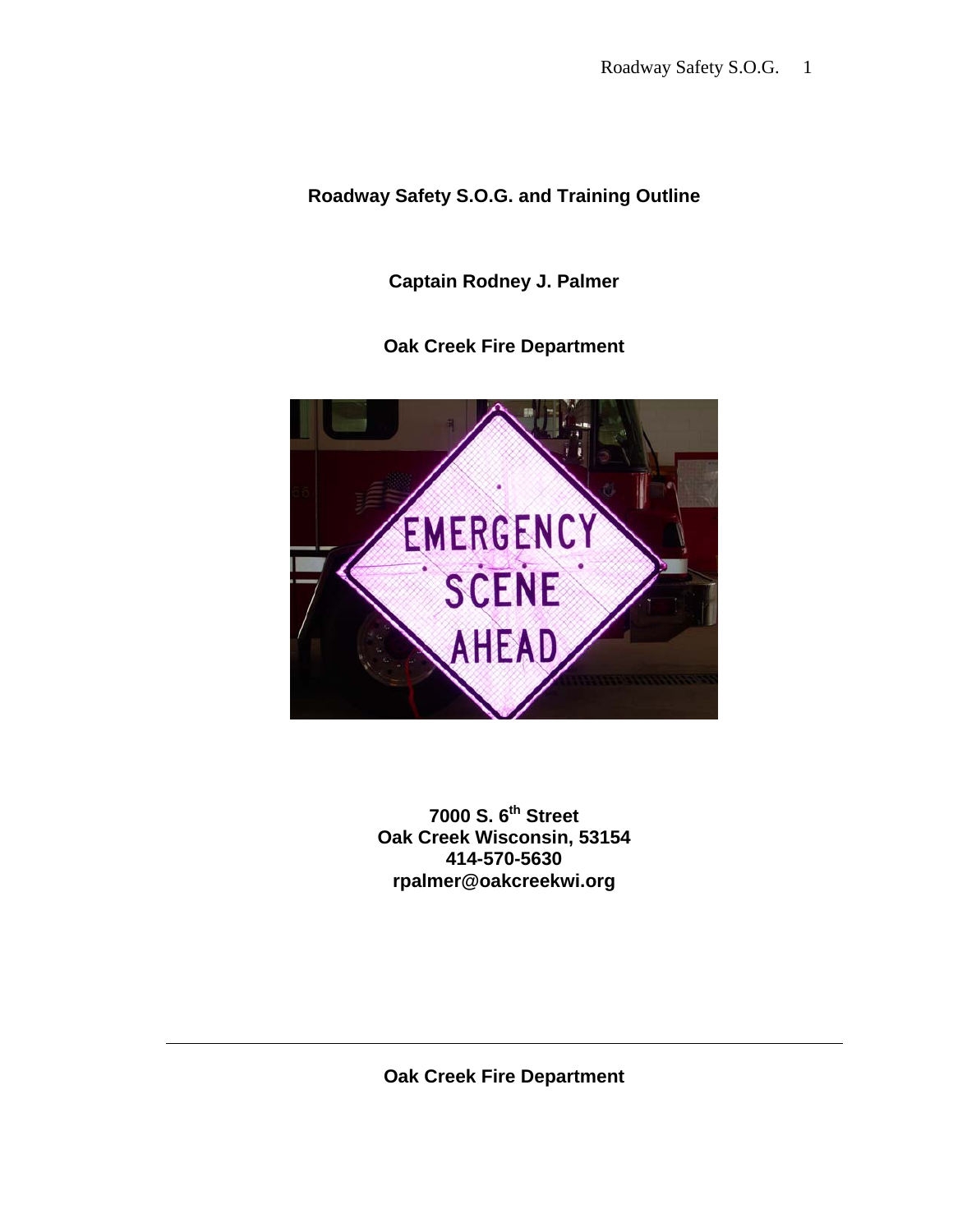# TABLE OF CONTENTS

| Review…………………………………………………………………………………………13 |  |
|--------------------------------------------|--|
|                                            |  |
|                                            |  |
|                                            |  |
|                                            |  |
|                                            |  |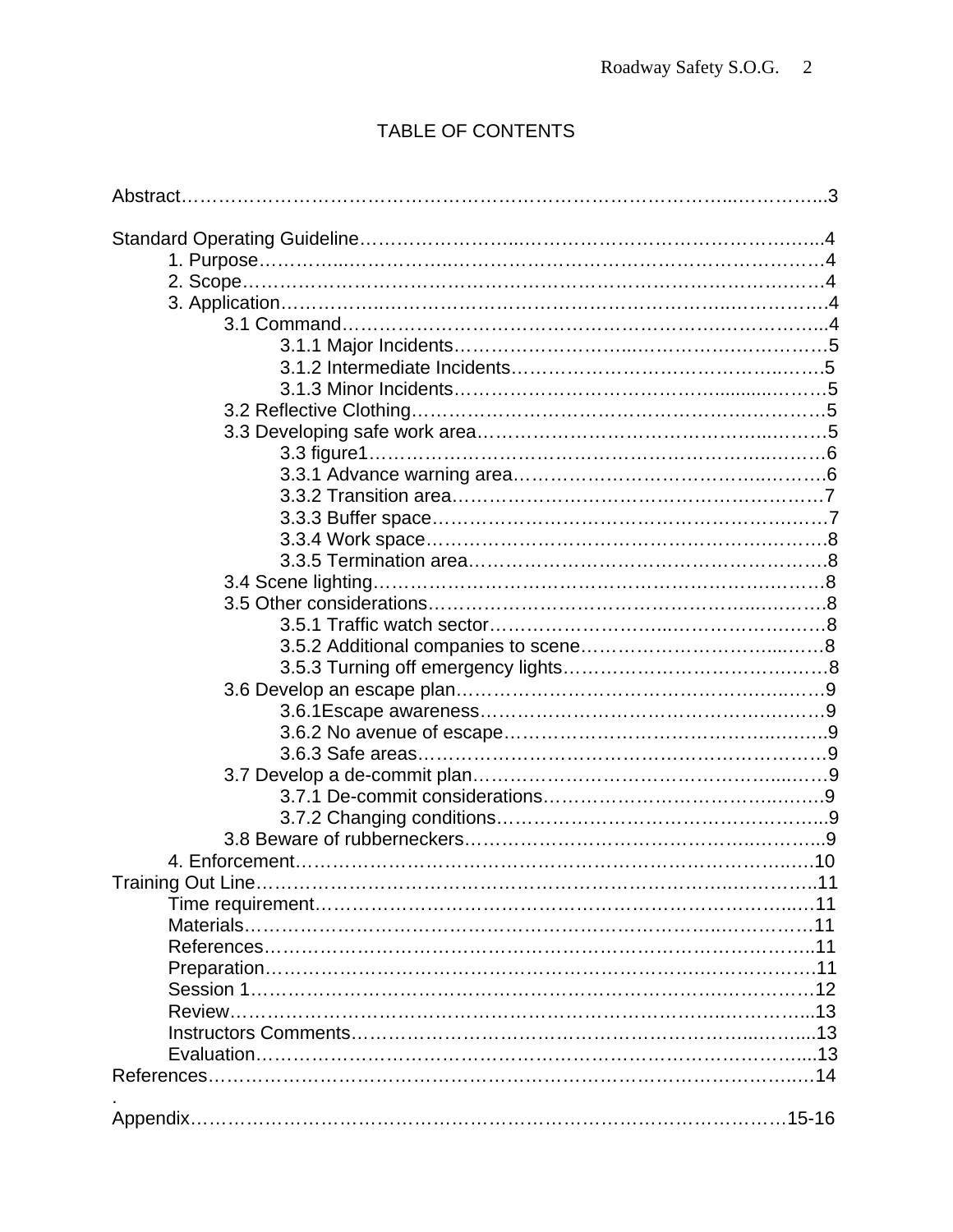#### Abstract

Every year dozens of fire fighters and emergency workers are killed or injured while working on or near roadways. The information included in this guideline is designed to establish and maintain the safest possible work environment for all members of the Oak Creek Fire Department and those assisting us on or near roadways. By educating and training our personnel to this guideline Oak Creek Personnel will be better prepared to work safely at all incidents on or near roadways. This can be done with equipment we already have on our vehicles and will bring Oak Creek in line with the new state and federal standards.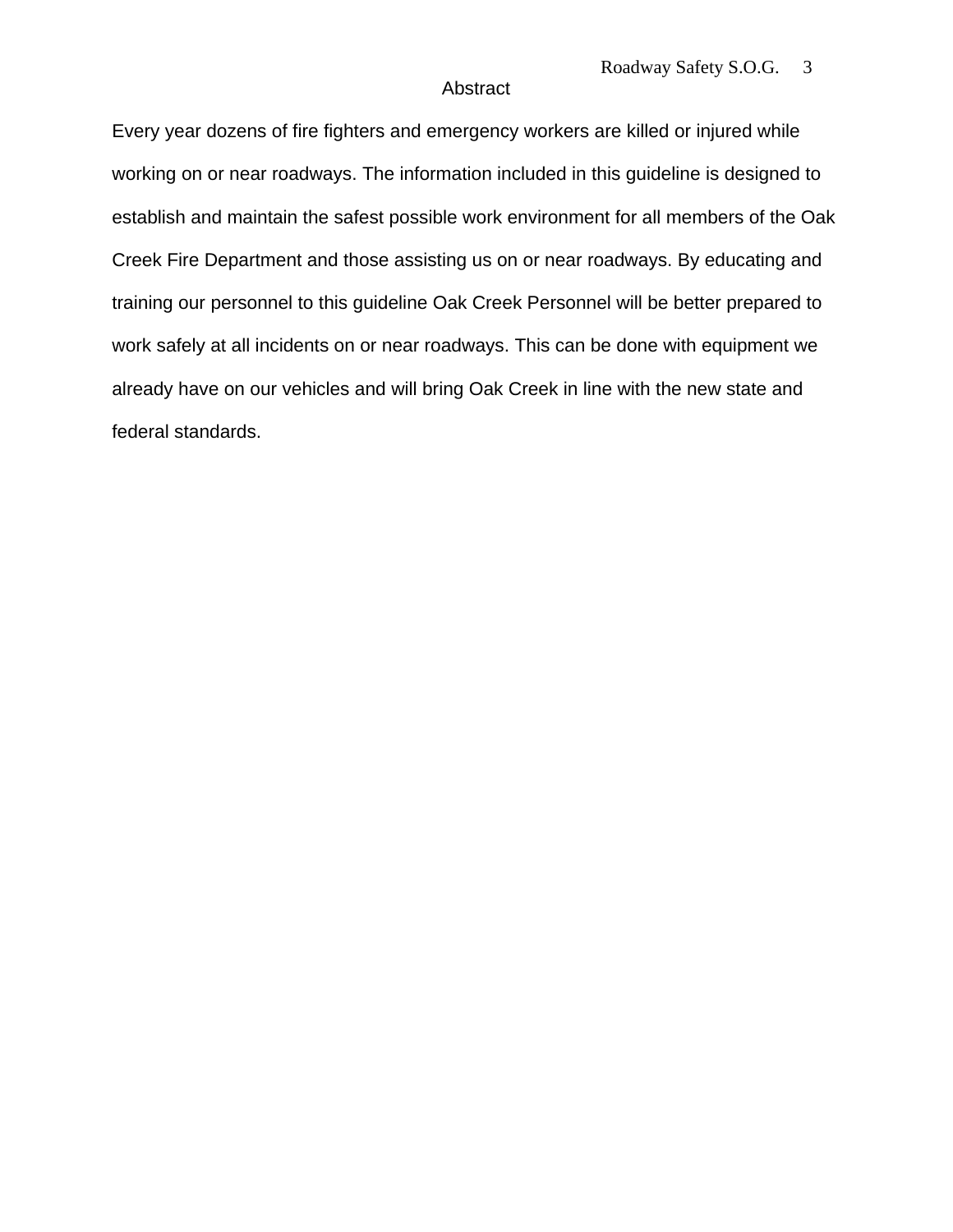| Path/filename      | K/Training/ OCFD Training Manual/ |
|--------------------|-----------------------------------|
| <b>Issue Date:</b> | July 23, 2003                     |
| Last Revision:     | January 31,2006                   |
| Supersedes:        | N/A                               |

# **Oak Creek Fire Department Roadway Safety**



1. PURPOSE:

To establish and maintain a safe working environment for all personnel who respond to and work at scenes along or in close proximity to roadways.

2. SCOPE:

These guidelines shall apply to all personnel operating at the scene of an emergency incident or training exercise.

3. APPLICATION:

All personnel are to be made aware of the dangers associated with working along roadways. Many times personnel are required to work at emergency scenes which are along or in near proximity to roadways. **Personnel are often too busy or concerned for the care of a patient, to be concerned for their own safety**. Personnel wearing SCBA or working in a smoke filled environment have limited vision and may not be aware of traffic. **Fire fighters responding to and operating in close proximity to roadways need to operate as if someone is trying to run them over.**

There are several things, which can be done to provide the safest possible work environment. Personnel should use whatever means necessary within reason to provide for a safe working environment. **Personnel must understand that even when all protective measures are in place "roadway scenes" are still extremely dangerous places to work.** 

**3.1 Establish and use the incident command system** on every incident. Command must account for all personnel working at scene. Command must size up scene and place incident into one of the three following categories.

- Major—expected duration of more than 2 hours;
- Intermediate—expected duration of 30 minutes to 2 hours; and
- Minor—expected duration under 30 minutes.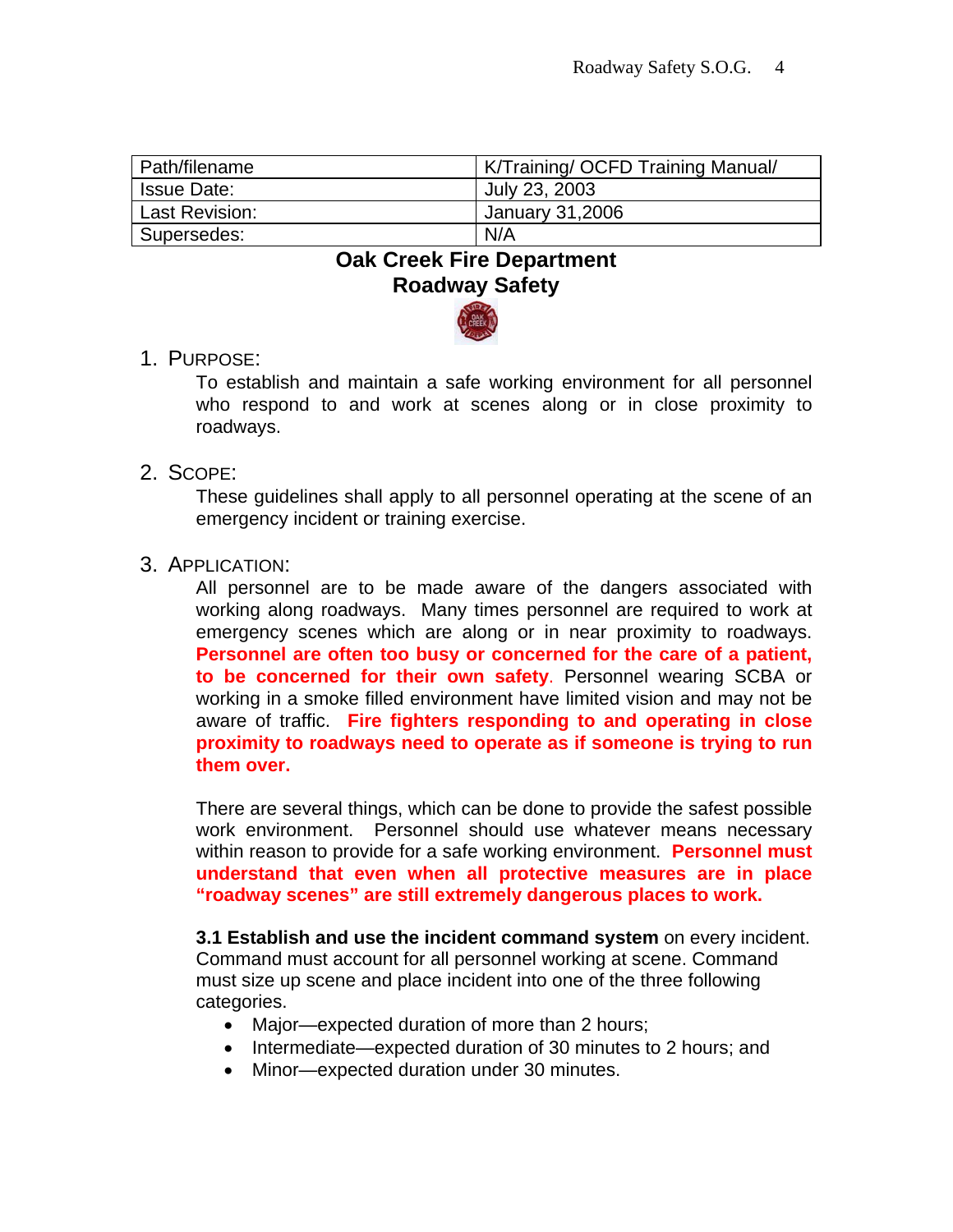**3.1.1 Major traffic incidents;** are typically traffic incidents involving hazardous materials, fatal traffic crashes involving numerous vehicles, and other natural or man-made disasters. These traffic incidents typically involve closing all or part of a roadway facility for a period exceeding 2 hours.

**3.1.2 Intermediate traffic incidents;** typically affect travel lanes for a time period of 30 minutes to 2 hours, and usually require traffic control on the scene to divert road users past the blockage. Full roadway closures might be needed for short periods during traffic incident clearance to allow traffic incident responders to accomplish their tasks.

**3.1.3 Minor traffic incidents;** are typically disabled vehicles and minor crashes that result in lane closures of less than 30 minutes. On-scene responders are typically law enforcement and towing companies, and occasionally highway agency service patrol vehicles. (MUTCD 2003)

#### **Once it is determined which type of scene you are operating at, Command must follow the guideline for scene set up and safety for that type of incident.**

**3.2 Personnel are to wear reflective clothing** on all roadway scenes at all times.

One of the following is required.

- Reflective vest
- Turnout gear coat or complete turnout gear. **Reflective vest is to be worn over turnout gear when SCBA is not in use**.
- Fire helmet.

#### **3.3 Develop a safe work area.**

Personnel must be aware of the 5 components of an accident scene. All 5 of these components must be established as soon as possible at all incident scenes. These components are;

- 1. **Advance warning area**
- 2. **Transition area**
- 3. **Buffer space**
- 4. **Work Space**.
- 5. **Termination area**

(Transportation Information Center 2003)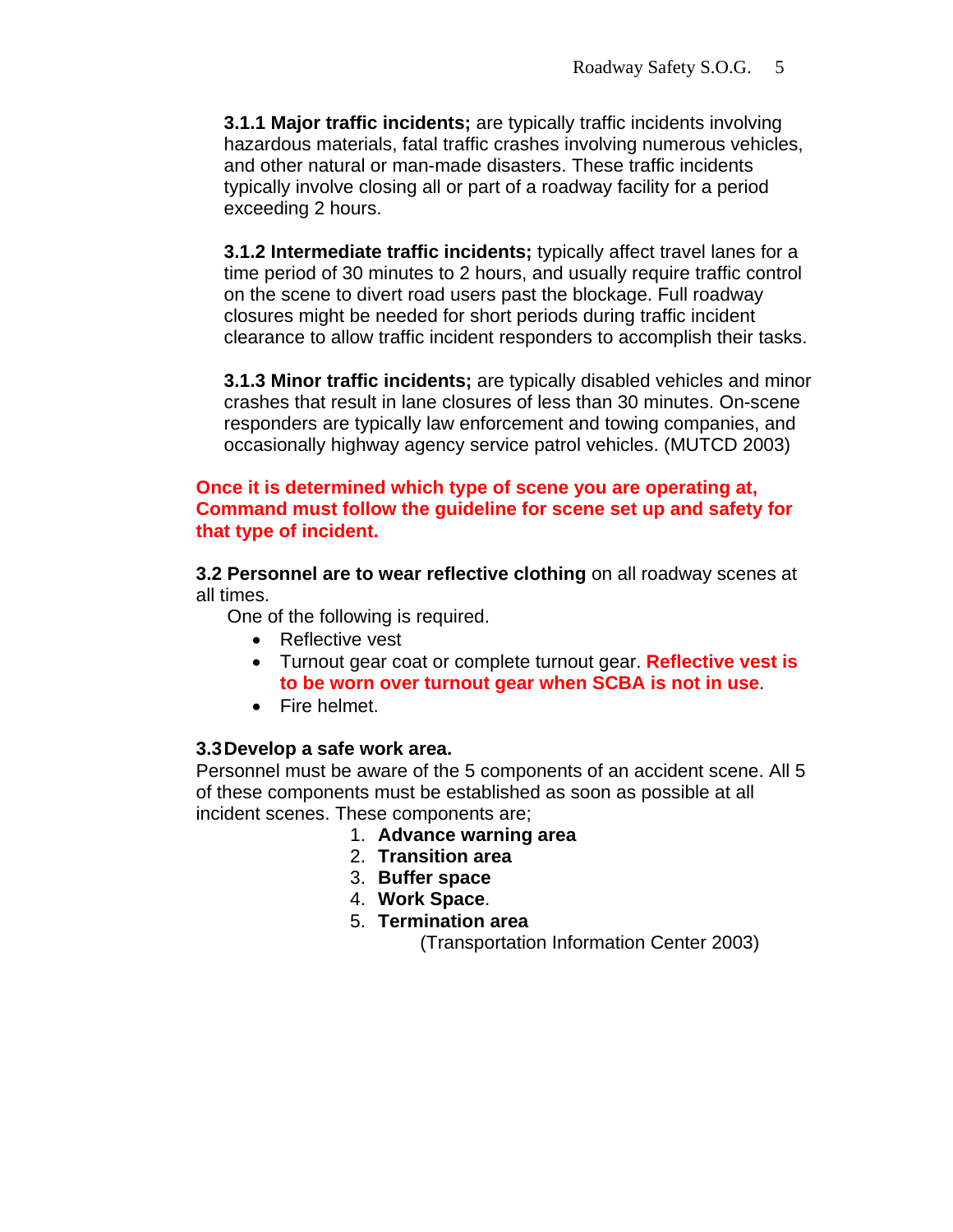

Fig. 1 (MUTCD 2003)

**3.3.1 Advance warning area;** area set up to warn oncoming traffic of incident scene and danger ahead. This is the motorist first warning of an incident. Warning signs and or squad cars must be placed by using the following table.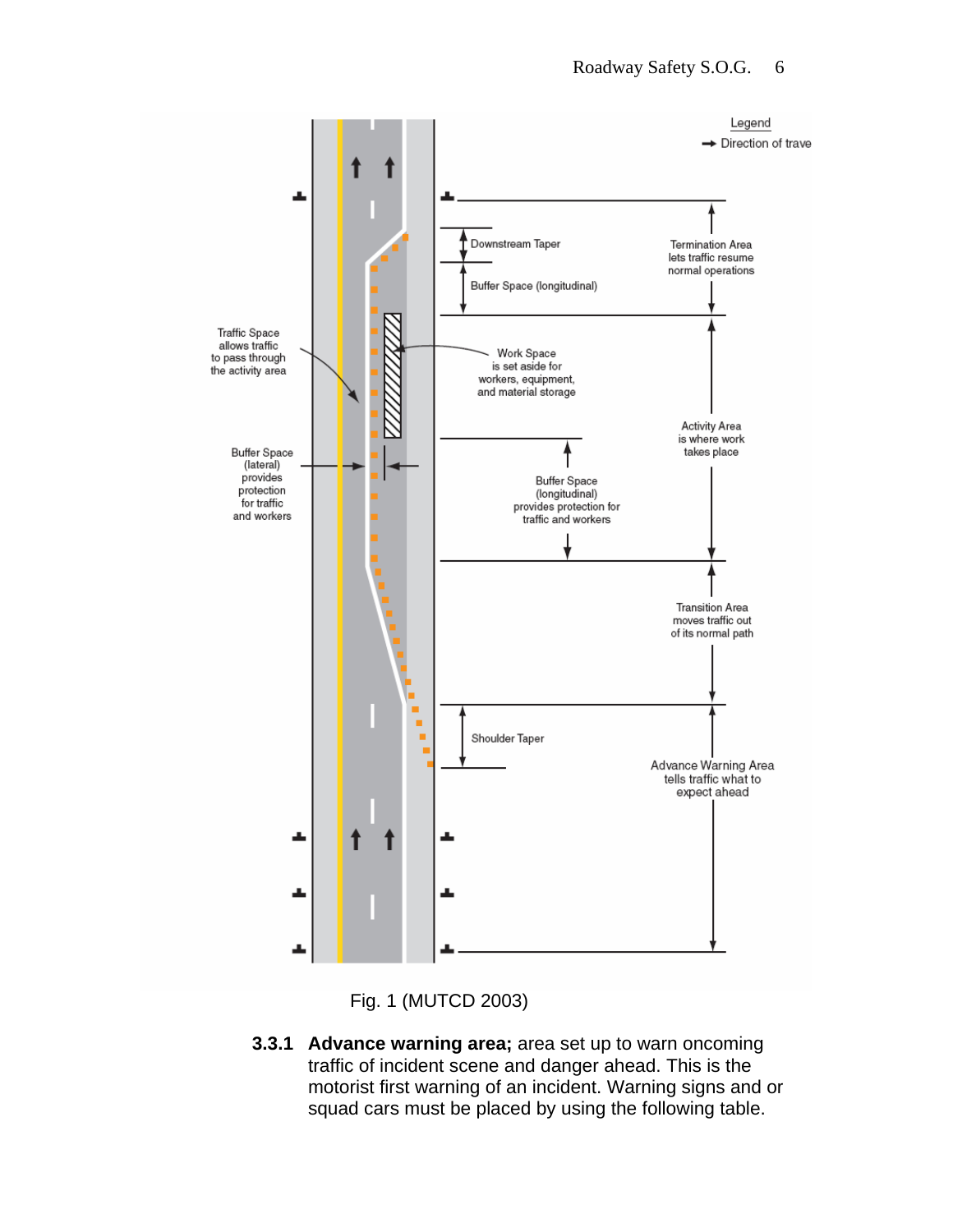- **Low speed / Urban roads** 25-35 mph 300 feet from transition area
- **Moderate speed / Rural roads** 35-45 mph 1000 feet from transition area
- **High speed / Freeways** 45-65 mph 5000 feet from transition area (MUTCD 2003)
- **3.3.2 Transition area;** area used to assist oncoming traffic in navigating the incident scene. **Show them were you want them to go.**
	- Cone placement
	- Vehicle directional lighting (arrows)
	- Squad car and apparatus placement
- **3.3.3 Buffer space;** area used to protect work area, barriers such as large apparatus and squad cars are placed in this area.

Vehicles or other barriers are to be used as protective barrier between personnel and traffic when possible. This can often be accomplished by properly spotting vehicles upon arrival at the scene. **The proper spotting of vehicles along with the use of traffic cones is essential in developing a safe work area**.

When spotting apparatus, drivers should angle vehicle to protect themselves from the traffic. Pumping apparatus should be placed with pump panel protected. Other vehicles should be angled to protect tool access areas or vehicle entry and exit areas. Once the vehicle is spotted and at a complete stop **the driver must turn front tires to 45 degree angle (as far as possible) away from scene**. This will prevent the apparatus from entering the safe work area if struck from behind.

The following may be used for blocking to develop a safe work area.

- Fire Engines
- Ambulances
- Law enforcement vehicles
- Other barriers concrete median (K-rail)
- Other vehicles involved in or at scene
- Traffic barricades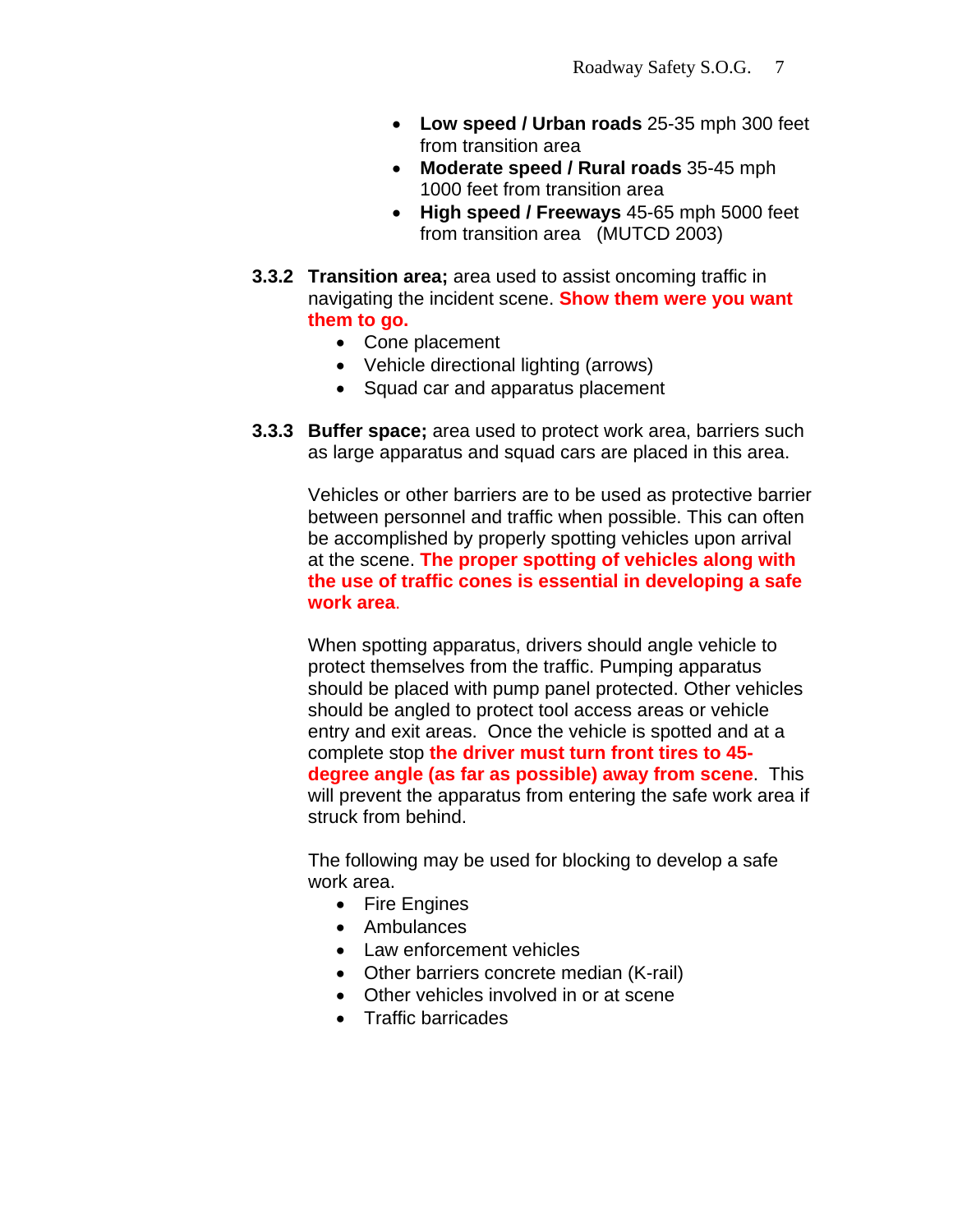**Command as well as other personnel on scene should constantly be aware of changes to safety barriers, for example, law enforcement vehicle or ambulance leaves scene. Safe work area must be maintained until command determines it is no longer necessary.** 

- **3.3.4 Work Space;** area containing the incident scene, vehicles, patients, equipment. Command needs to develop as safe of work space as possible.
- Fire apparatus with extrication equipment should be placed at the upstream end of the work space. This will allow for access to equipment and blocking.
- E.M.S. vehicles should be placed at the downstream end of the work space.
- **3.3.5 Termination area;** area were traffic returns to normal
- Area prone for secondary accidents
- Drivers accelerate to make up for long time navigating the incident.
- E.M.S. vehicles leaving the scene may need assistance.
- **3.4 Scene / work areas should be properly lit**. Be aware of the possibility of scene lights blinding traffic.
	- Vehicles with special lighting. 1865, 1866,and 1871
	- Ambulance scene lights
	- Vehicle spot lights
	- Vehicle head lights
	- Hand lights and portables
	- Law enforcement vehicles (Cohen 1999)

#### **3.5 Other considerations**;

- **3.5.1** Assign personnel to a traffic safety / watch sector.
- **3.5.2** Request additional companies to the scene, to assist in traffic control and scene safety.
- **3.5.3** Turn off some of the Emergency lighting.
	- In some cases it has been found that several vehicles with flashing lights cause drivers either to be blinded by the light or diverts their attention from safely navigating the scene. Until recently the "more lights are better" approach was used. Research has found that colored strobes, revolving beacons, and a multitude of brilliant flashing lights may:
		- Blind motorist
		- Attract impaired (drunk, drugged, or dozing) motorist.
		- Emphasize apparatus but obscure personnel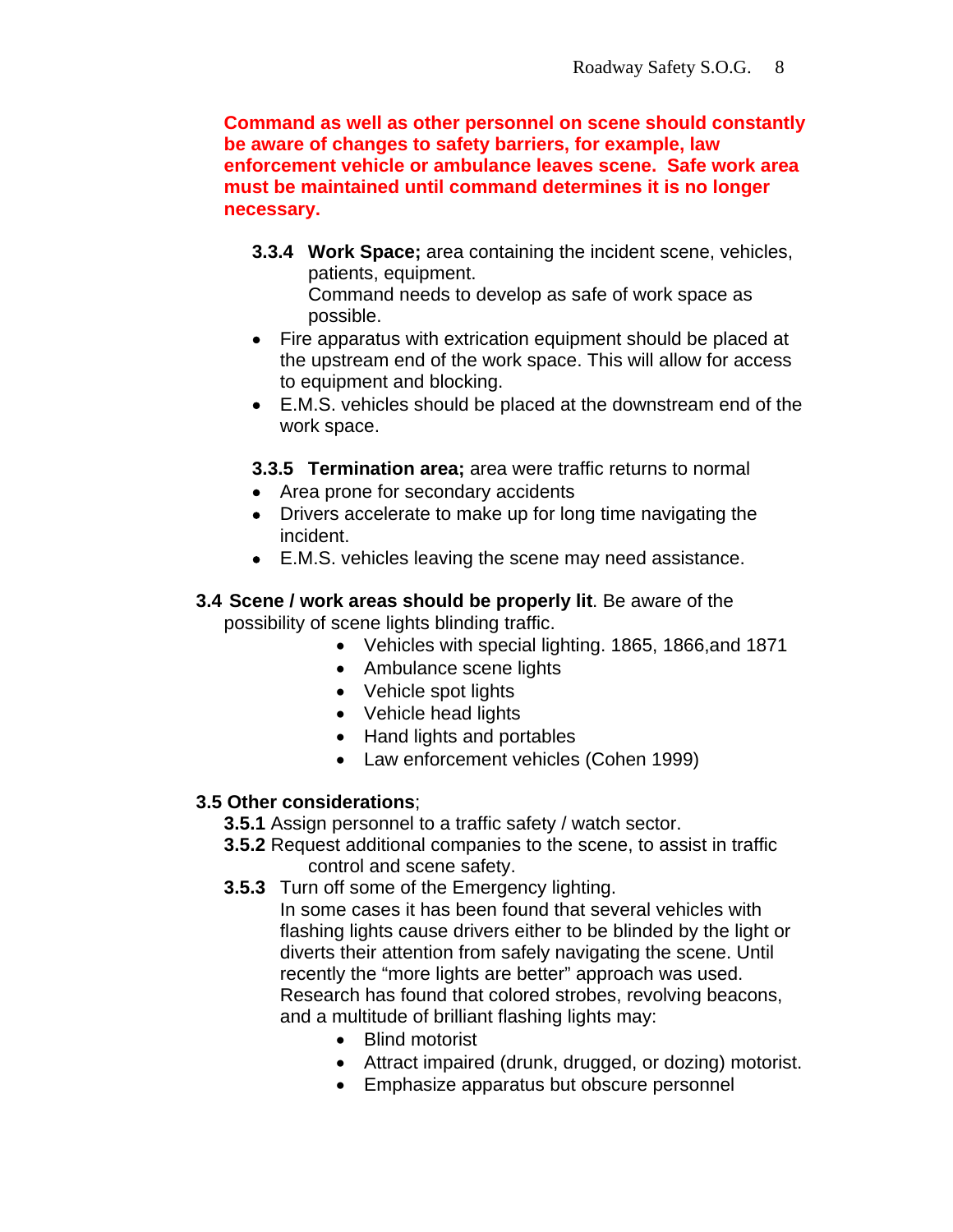• Studies have also shown that out of control motorist will steer towards a focus point such as the bright lights of an incident scene. (Cohen 1999)

#### **3.6 Develop an escape plan**.

- **3.6.1** Personnel should maintain awareness to traffic and **prepare an escape plan to a safe area** in the event of a secondary collision.
- **3.6.2** Personnel should avoid or at least **be aware of situations in which there is no avenue of escape** to a safe area away from traffic.
- **3.6.3** Safe areas would include:
	- Between "K-rails"
	- In front of Fire apparatus- away from traffic.
	- Concrete bridge structures and concrete culverts.
- **3.7 Develop a de-commit plan.** Command must monitor and control the dismantling of the scene**. Plan to remove personnel, apparatus, victims, bystanders and vehicles safely from scene.**
	- **3.7.1** Considerations while removing personnel and apparatus from scene.
		- Ambulance leaving scene with or without traffic control.
		- Dismantling your safe work area.
		- Blocking apparatus leave the scene
		- Picking up traffic cones safely.
	- **3.7.2** Personnel must realize as incident terminates conditions change.
		- Safe area many no longer be intact.
		- Frustrated drivers increase speed to make up for lost time.
		- Frustrated drivers enter gaps in safe work area.
		- Vehicles, i.e. ambulances, leaving scene may be too busy watching traffic to see personnel on scene.

**Dismantle scene from the "Termination area" backwards to the "Advance warning area".**(MUTCD 2003)

**3.8 Beware of "Rubberneckers".** Fire Fighters and EMTs are experienced in working at emergency scenes. Passersby are often times in awe of what they are seeing. **These people are not aware that their presence creates danger for everyone involved at the scene.**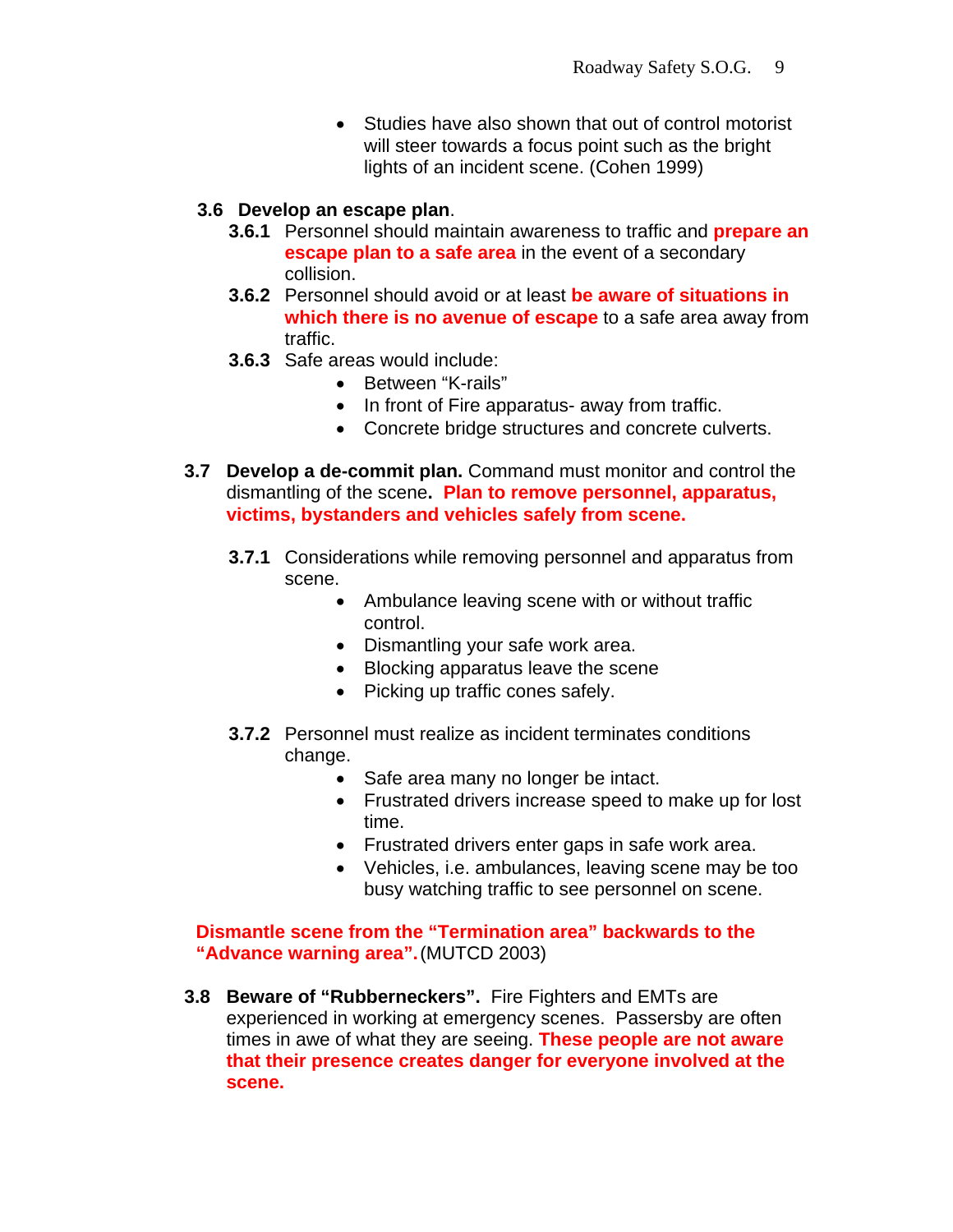## 4. ENFORCEMENT:

Primary responsibility for adherence to these guidelines rests with all personnel on the scene. Shift Officers and Acting Officers are responsible for enforcement of these guidelines within their respective shifts. Authority to deviate from these guidelines rests solely with those persons who then bear full responsibility for the results of any deviation.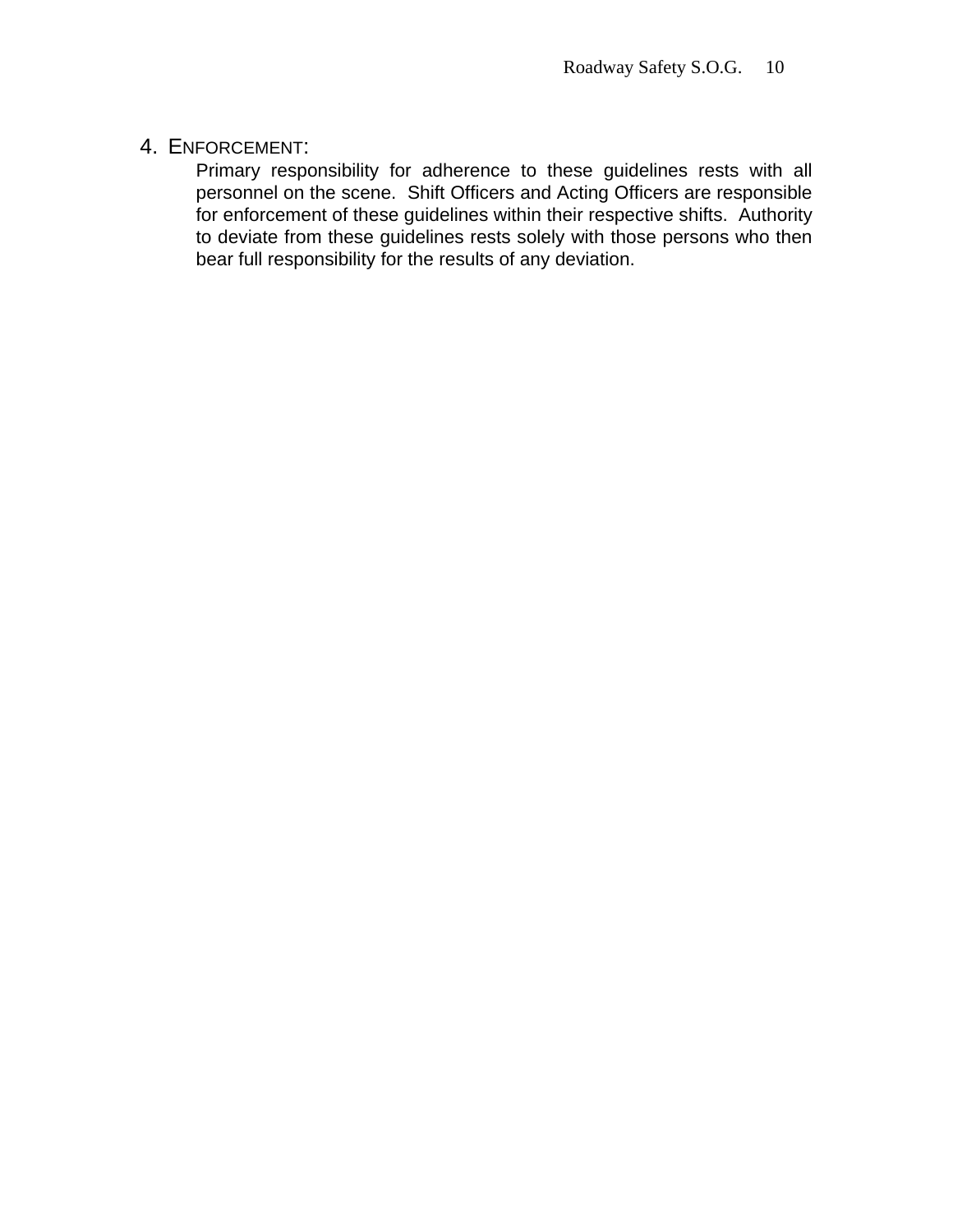# **Oak Creek Fire Department Training Outline**



# **Chapter ? Firefighter Review: Roadway Safety Instructor Guide**

## **Session Reference:** 1

**Topic:** Road way Safety

**Level of Instruction: Basic <b>Time Required:** Two Hours

## **Materials:**

- Dry erase board
- Power point projector
- Traffic cones
- Ambulance
- Engine
- Misc. Vehicles

## **References:**

- Department Roadway Safety SOG
- Wisconsin Transportation Information Center Hand Book
- Manual on Uniform Traffic Control Devices Part 6
- US Fire Administration Protecting Emergency Responders on Highways A White Paper

=============================================================

• Department Driving Emergency Apparatus SOG

# **PREPARATION:**

**Motivation:** Improve Fire Fighter and Occupant Safety

**Objective:** The student will demonstrate a basic understanding of equipment and techniques for creating a safe work zone on all roadway incidents.

## **Overview:**

- Need for SOG
- History of emergency workers injuries and deaths
- Terminology
- Areas of Roadway scene
- Types of Roadway incidents
- Types of Roads (speed)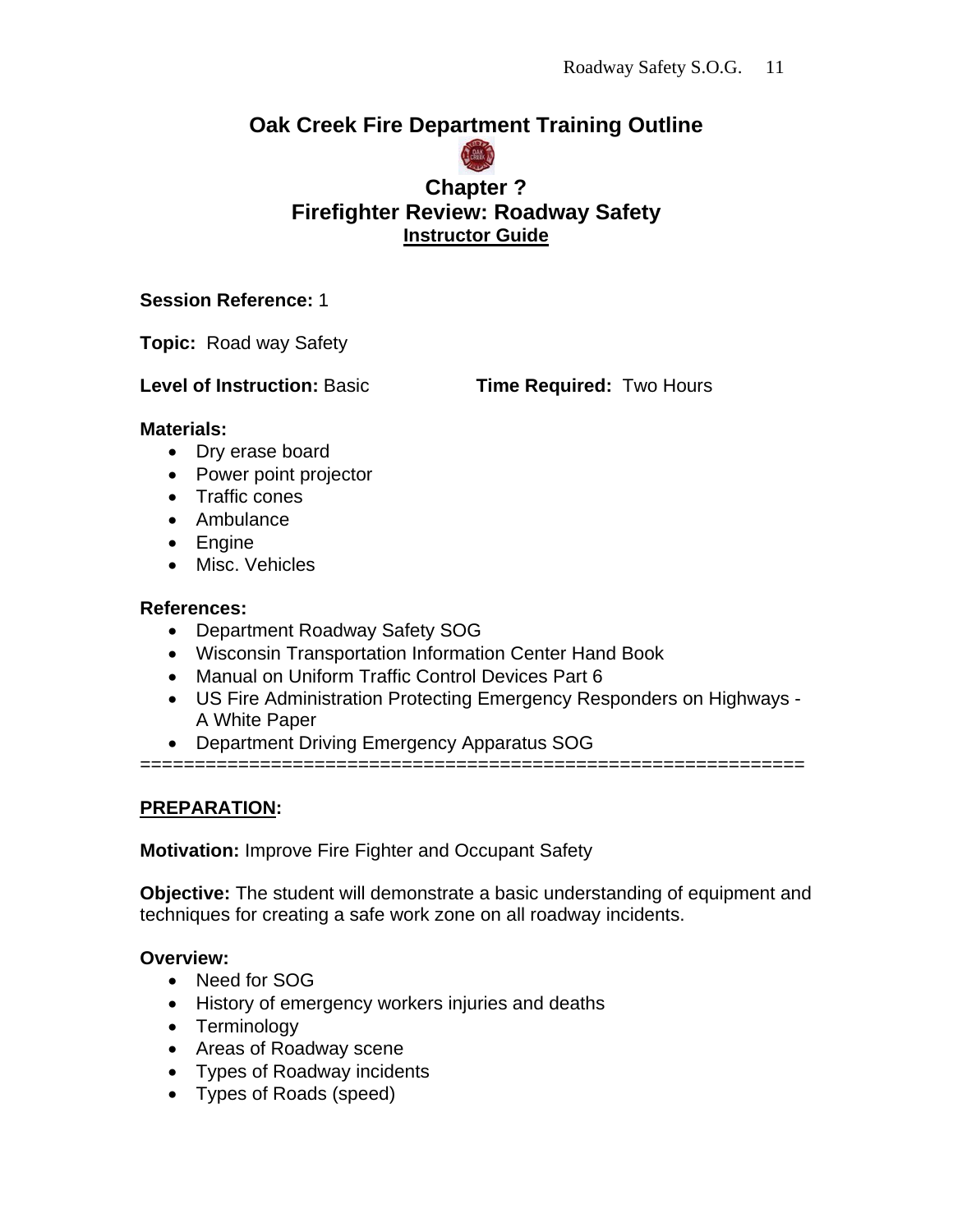- Equipment needed
- Techniques

#### **Session 1** Roadway Safety

The student will demonstrate a basic understanding of equipment and techniques for creating a safe work zone for roadway incidents in a practical setting.

- Describe need for SOG
- Review fire fighter fatality and injury statistics
- Discuss terminology SOG, Manual on Uniform Traffic Control Devices part 6 (MUTCD), Wisconsin Transportation Information Center Hand Book
- Discuss functions and responsibilities of Command
- Demonstrate types of reflective clothing.
- Discuss areas of safe work zone
	- o Advance warning area
	- o Transition area
	- o Buffer space
	- o Work space
	- o Termination area
- Describe general layout of scene
- Demonstrate scene layout using department equipment and vehicles
- Walk through and discuss scene layout and functions of equipment
	- o Show 5 areas of scene
- Demonstrate scene lighting
- Adjust scene, equipment and lighting as needed, discuss reasons
- Develop escape plans
- Develop a de-commit plan
- Discuss other considerations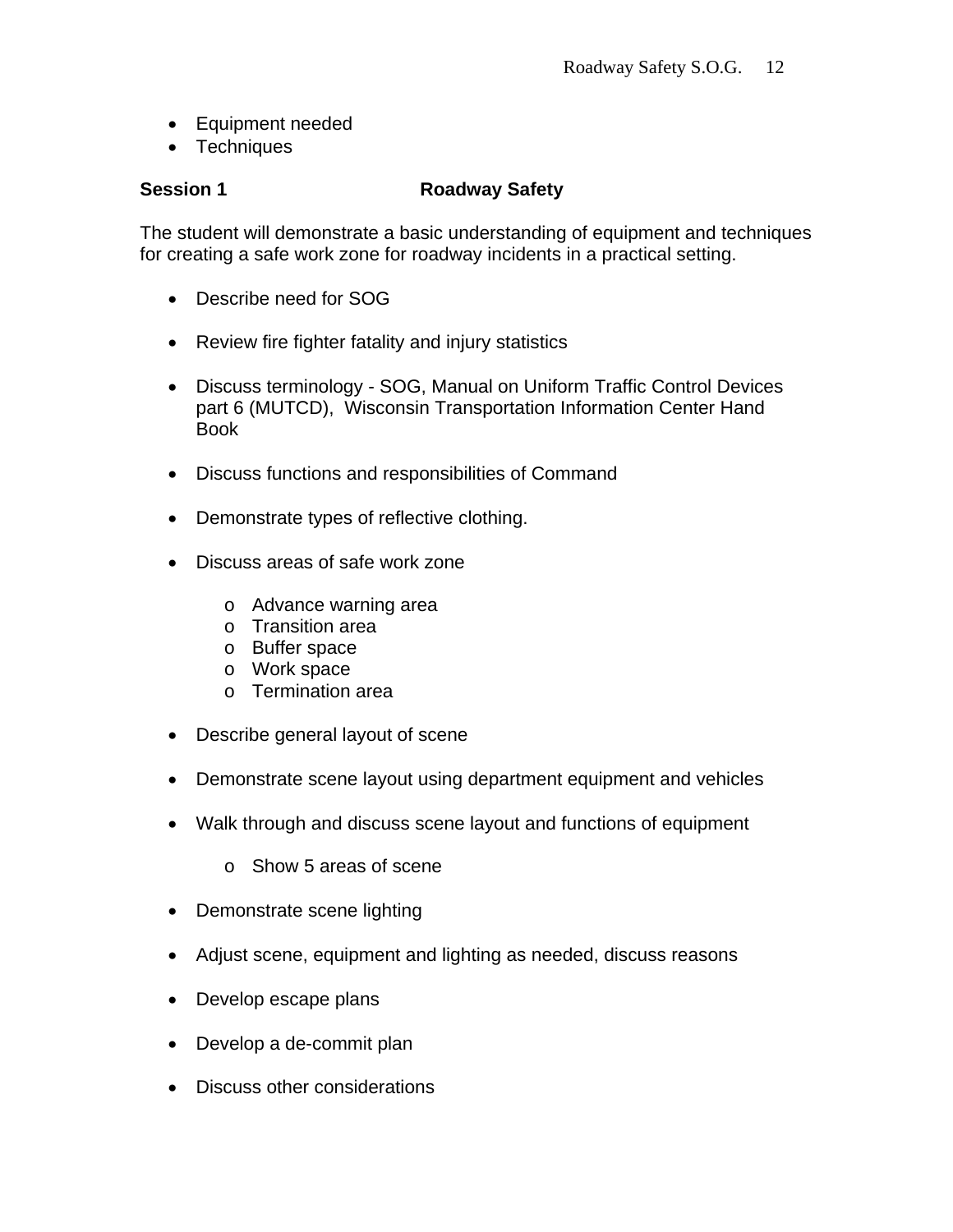• Demonstrate de-commit plan

#### **Review**:

- Need for SOG
- History of emergency workers injuries and deaths
- Terminology
- Areas of Roadway scene
- Types of Roadway incidents
- Types of Roads (speed)
- Equipment needed
- Techniques

#### **Instructors Comments:**

=============================================================

**EVALUATION:**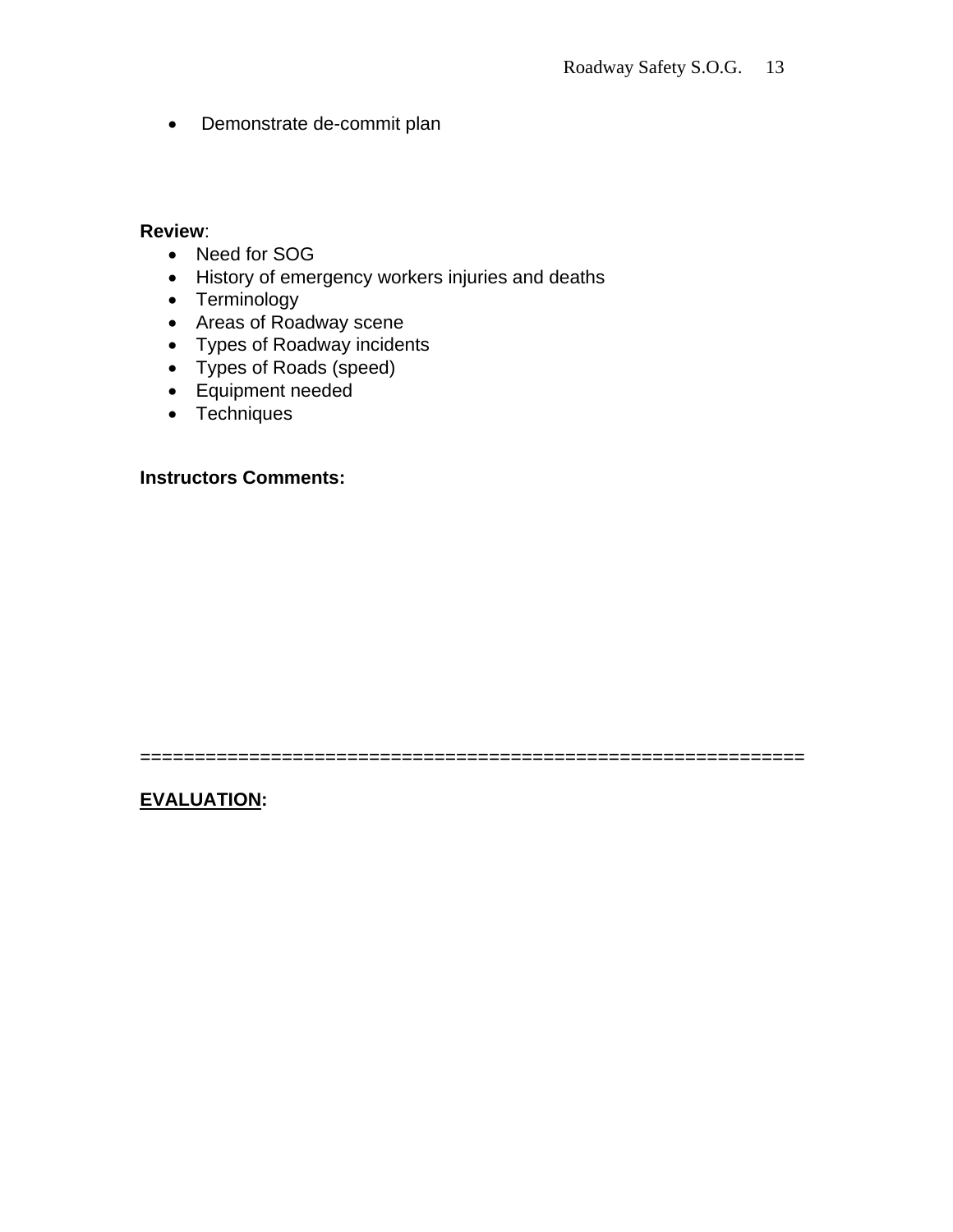## Reference

Cohen, Howard S. (1999) Protecting Emergency Responders on the Highways, A White Paper with assistance from the U.S. Fire Administration

Transportation Information Center. (January 2003) Guideline for Construction

Maintenance, and Utility Operations. University of Wisconsin-Madison

U.S. Department of transportation. Manual on Uniform Traffic Control Devices (MUTCD) (2003) [ Electronic version]Retrieved January 20, 2005 from Http://MUTCD.FHWA.DOT.GOV:/PDFS/2003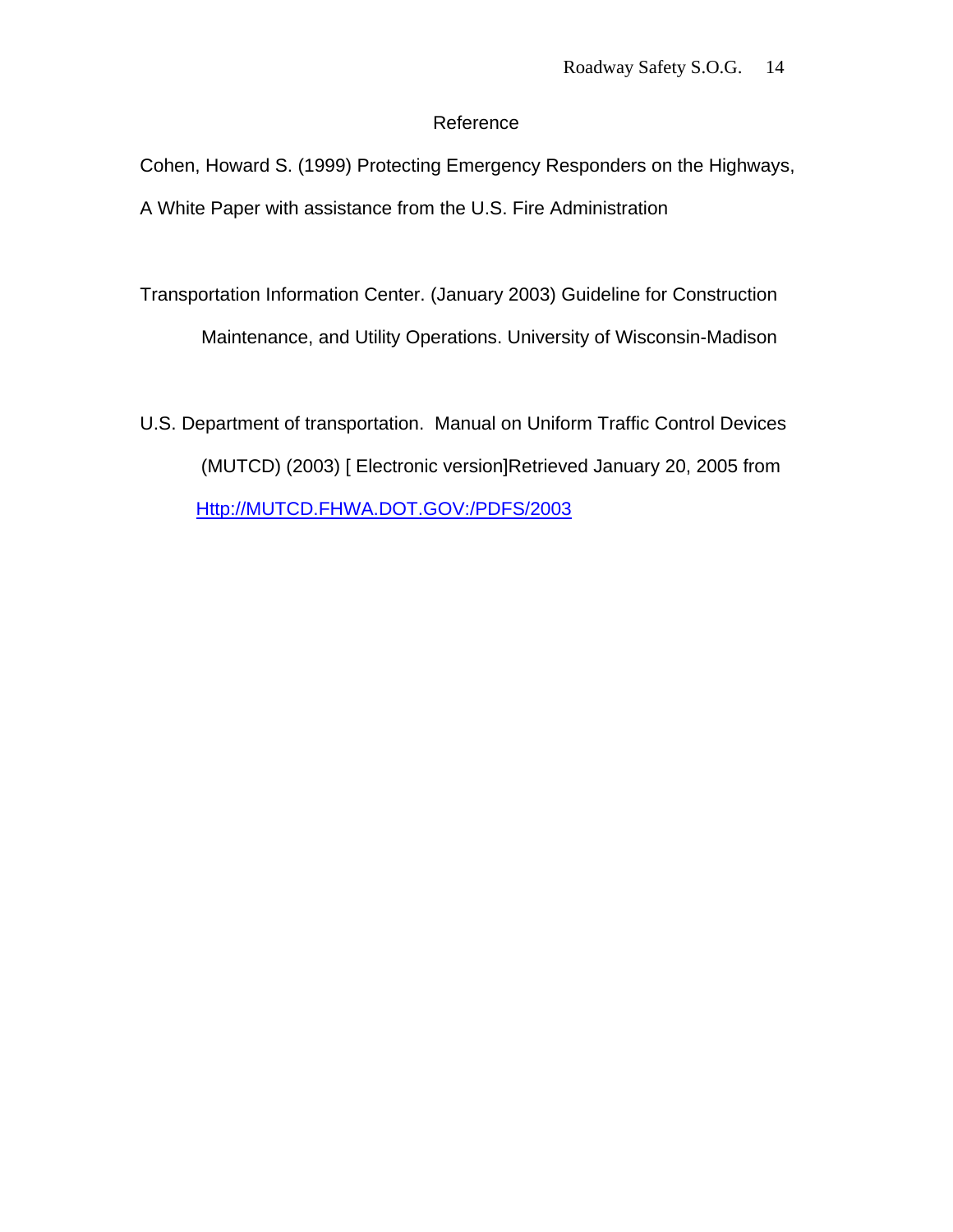#### Appendix

The Manual on Uniform Traffic Control Devices (MUTCD) is approved by the Federal Highway Administrator as the National Standard in accordance with Title 23 U.S. Code, Sections 109(d), 114(a), 217, 315, and 402(a), 23 CFR 655, and 49 CFR 1.48(b)(8), 1.48(b)(33), and 1.48(c)(2).

Federal Highway Administration Report Center

report.center@fhwa.dot.gov

National Committee on Uniform Traffic Laws and Ordinances (NCUTLO) Alexandria, VA 22314

www.ncutlo.org

Occupational Safety and Health Administration (OSHA) U.S. Department of Labor Washington, DC 20210 www.osha.gov

Standard:.

The Manual on Uniform Traffic Control Devices (MUTCD) is incorporated by reference in 23 Code of Federal Regulations (CFR), Part 655, Subpart F and shall be recognized as the national standard for all traffic control devices installed on any street, highway, or bicycle trail open to public travel in accordance with 23